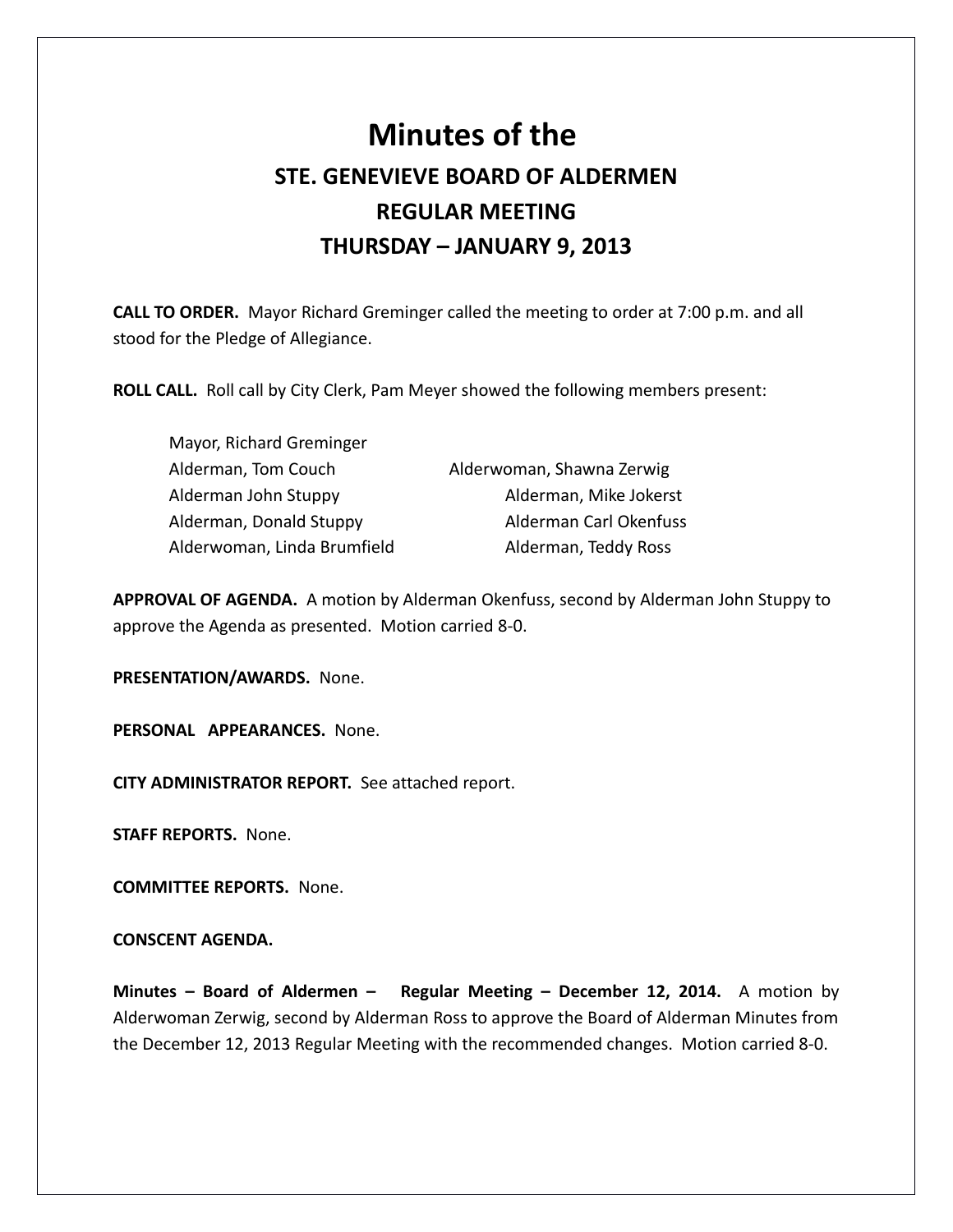**NOTICE OF PUBLIC HEARING. The Mayor and Board of Aldermen of the City of Ste. Genevieve will hold a public hearing to consider a request for a special use permit to operate a home occupation (heating & cooling) at 81 S. Sixth Street, located in an R-2 District.** Mayor Greminger opened the public hearing at 7:27 p.m. and asked for discussion. Marcia Akins, 627 Market street addressed the Board with concerns about maintenance of the "alleyway" that provides access to the back yard of some of the properties in this area, the placement of a business sign, storage issues and also how customers were going to access the business. Joe Steiger, owner of the house at 601 Market voiced his concern over the possibility of this home business creating more traffic in this area. Mr. Church, the owner whom applied for the Special Use Permit addressed the Board stating that he normally does not store anything on the exterior of the property. Occasionally there may be something stored there but it won't be there for very long. Mr. Church had operated with a Special Use Permit back in 2005 before he moved to a commercial location a couple of years ago. Mr. Church stated that the business does not generate hardly any customer traffic and he and his wife are the only employees. The only customers that generally come are to drop off a payment. There is a storage shed on the property that he can put things in until they go to the proper disposal location or job site. Mayor Greminger asked Mr. Church about his sales tax and he plans on applying for the Missouri Sales Tax number. He has generally been paying for sales tax as he buys his supplies from his supplier. Alderman Ross asked Ms. Schloss, Planning and Zoning Administrator if the City had received any complaints while Mr. Church had operated under the previous Special Use Permit and she stated no. There being no further questions, Mayor Greminger closed the Public Hearing at 7:52 p.m.

A motion by Alderman Couch, second by Alderman Jokerst to approve the Special Use Permit for 81 S. Sixth Street to allow the operation of a Heating and Cooling business with a two year review stipulation. Motion carried 8-0.

**OLD BUSINESS.** None.

## **NEW BUSINESS.**

**BILL NO. 3959. AN ORDINANCE APPROVING A BID PROPOSAL FROM SENTINEL EMERGENCY SOLUTIONS, ARNOLD, MISSOURI FOR THE PURCHASE OF FOUR (4) TURN OUT GEAR IN AN AMOUNT NOT TO EXCEED \$7,748.00.** 1<sup>st</sup> READING. A motion by Alderman Jokerst, second by Alderman Tom Couch, Bill No. 3959 was placed on its first reading, read by title only and passed with a 8-0 vote of the Board of Aldermen. A motion by Alderman Okenfuss, second by Alderwoman Zerwig to proceed with the second and final reading of Bill No. 3959. Motion carried 8-0. A motion by Alderman Okenfuss, second by Alderman Jokerst, Bill No. 3959 was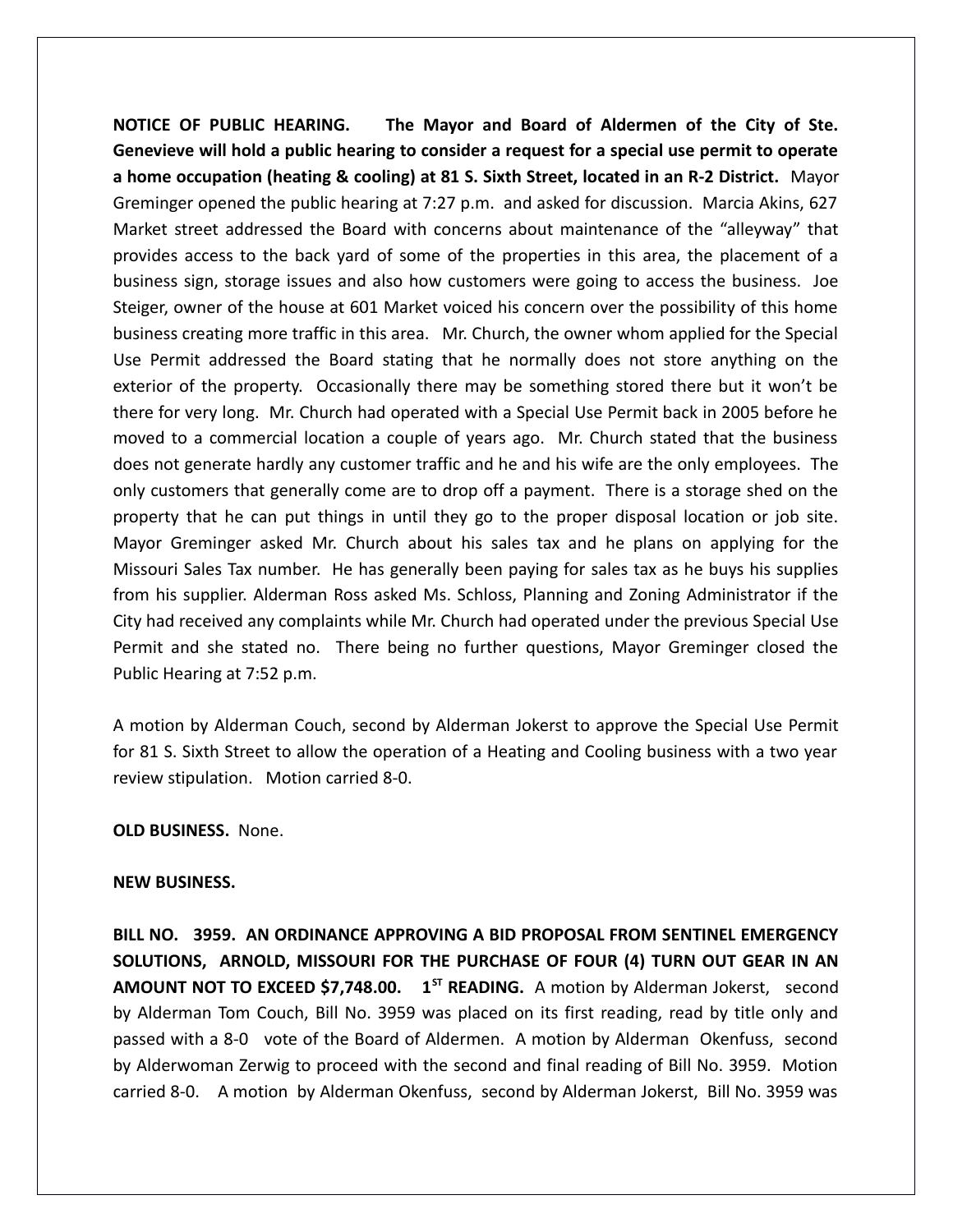placed on its second and final reading, read by title only, considered and passed by a roll call vote as follows: Ayes: Alderwoman Shawna Zerwig, Alderman John Stuppy, Alderwoman Linda Brumfield, Alderman Donald Stuppy, Alderman Couch, Alderman Jokerst, Alderman Carl Okenfuss and Alderman Teddy Ross. Nays: None. Motion carried 8-0. Thereupon Bill No. 3959 was declared Ordinance No. 3899 signed by the Mayor and attested by the City Clerk.

**BILL NO. 3960. AN ORDINANCE AMENDING CHAPTER 395 OF THE STE. GENEVIEVE CODE OF ORDINANCE. 1st READING.** A motion by Alderman Okenfuss, second by Alderman Ross , Bill No. 3960 was placed on its first reading, read by title only and passed with an 8-0 vote of the Board of Aldermen.

**BILL NO. 3961. AN ORDINANCE AMENDING SCHEDULE IV. "SNOW ROUTES" OF THE STE. GENEVIEVE MUNICIPAL CODE.** 1<sup>5</sup> READING. A motion by Alderman Jokerst, second by Alderman Donald Stuppy, Bill No. 3961 was placed on its first reading, read by title only and passed with an 8-0 vote of the Board of Aldermen.

## **PUBLIC COMMENTS.**

**Donna Marler, 629 St. Mary's Rd.,** voiced her concern to the Mayor and Board of Alderman regarding some recent issues with the manner in which Brenda Schloss, Planning & Zoning Administrator handled some City-Code oversight duties. There were three incidents in particular that Ms. Marler brought before the Mayor and Aldermen.

**Robert Browne, 498 Merchant Street,** voiced his concern with the residential structure that burnt at 472 Merchant Street and the inability of the City to get the structure removed.

**Carl Wehner, 1158 Valle Spring Trail**, reminded the Mayor and Board that they are wanting to add more roads to the City of Ste. Genevieve and they cannot take care of what they currently have.

**Randy Ruzicka, 406 N. Third Street** addressed the Mayor and Board of Aldermen regarding his concerns on the importance of communication issues involving City Staff and how important it is that everyone be treated with respect and courtesy.

 **OTHER BUSINESS.** None.

**MAYOR/BOARD OF ALDERMEN COMMUNICATION.** None.